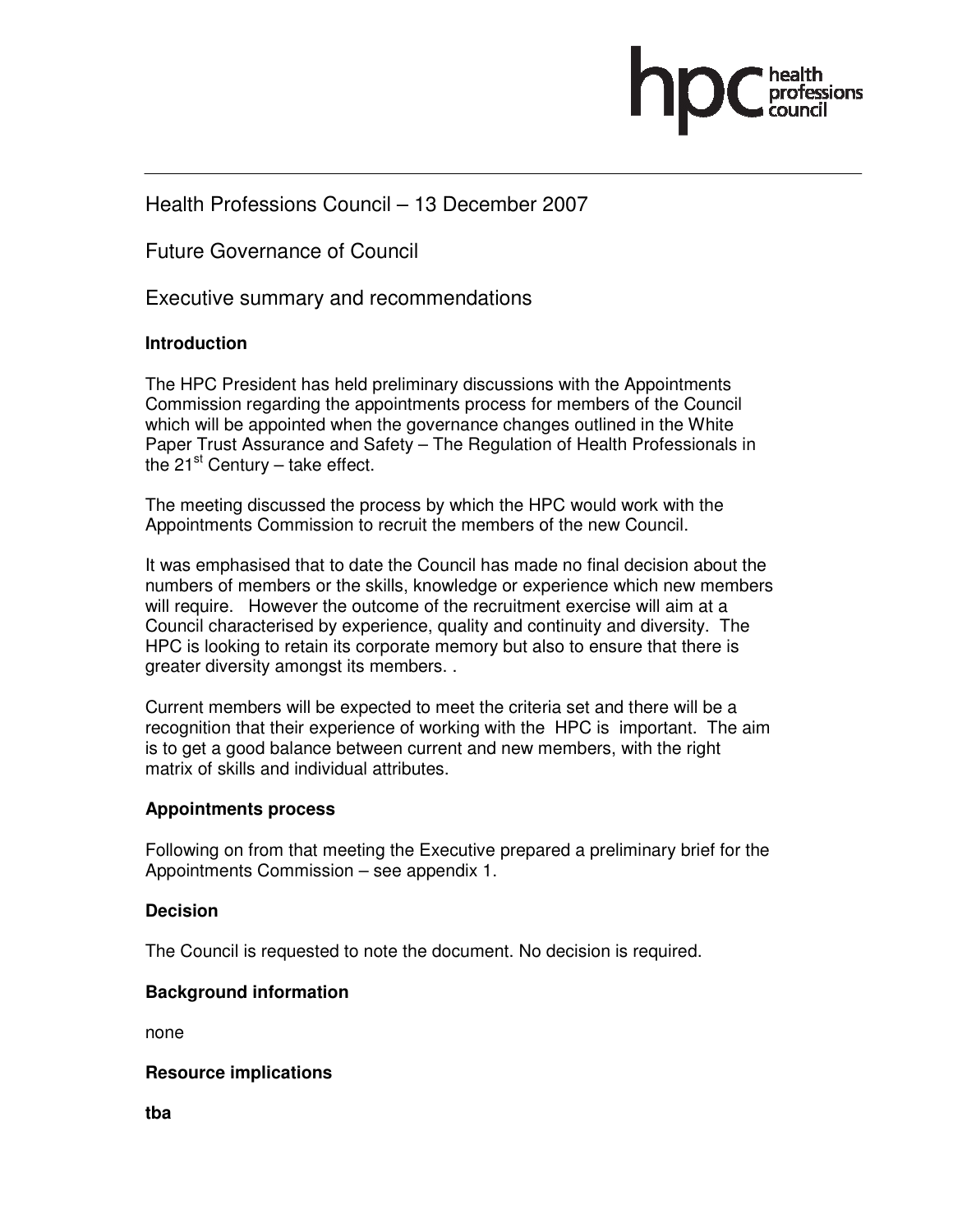# **Financial implications**

To be included in 2008/9 budget

# **Appendices**

Appendix 1

**Date of paper**  26 November 2007

| Date       | Ver. | Dept/Cmte  | Doc Type   | Title                     | <b>Status</b> | Int. Aud. |
|------------|------|------------|------------|---------------------------|---------------|-----------|
| 2007-11-26 | a    | <b>SEC</b> | <b>AGD</b> | Futuregovernanceofcouncil | Draft         | Public    |
|            |      |            |            |                           | DD: None      | RD: None  |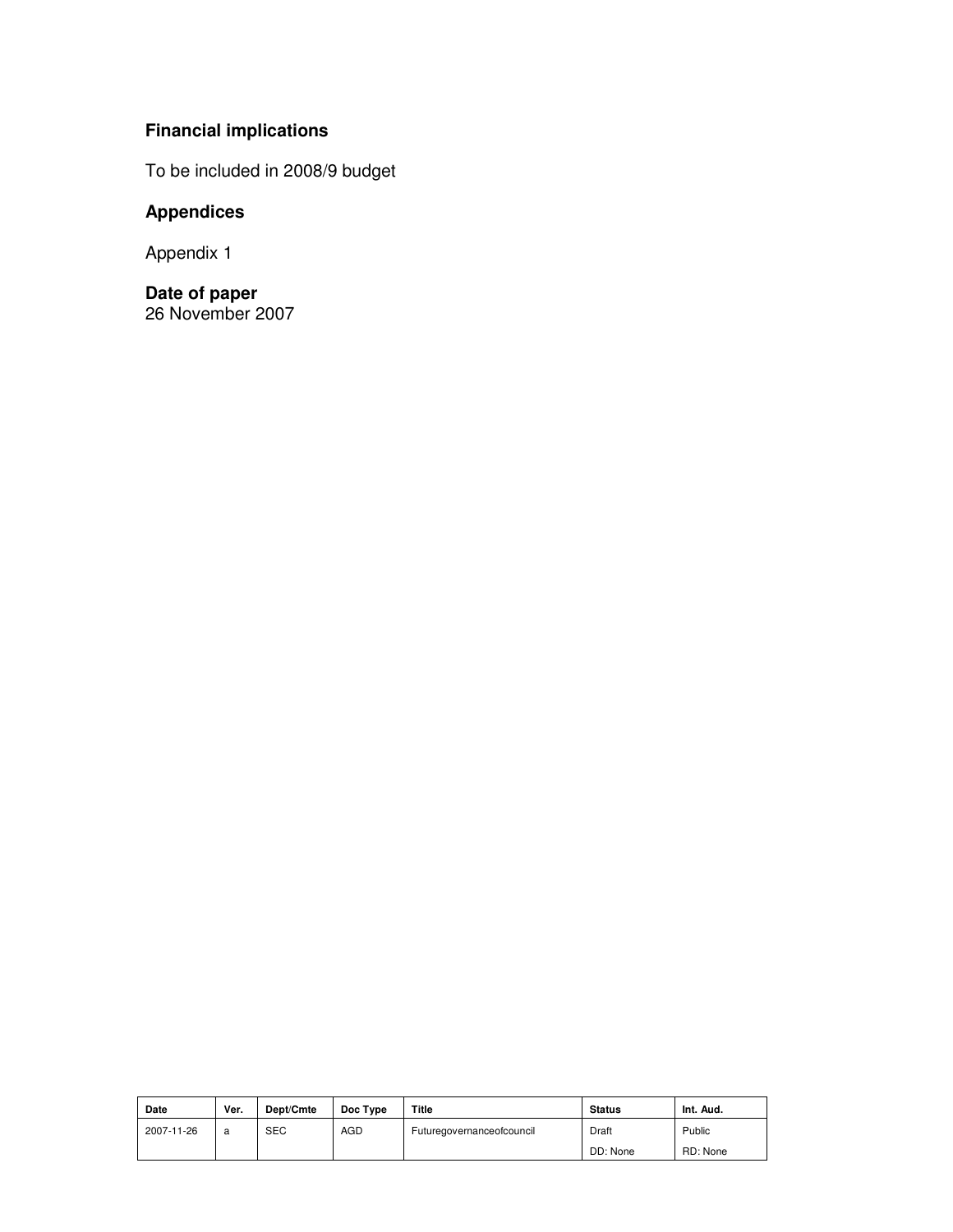Appendix 1

Health Professions Council brief to the Appointments Commission

Selection of lay and registrant members post implementation of governance changes outlined in the Government White Paper – Trust, Assurance and Safety – The Regulation of Health Professionals in the 21 $\mathrm{^{st}}$  Century

Following on from the meeting on 27 September 2007, please see below a list of the likely requirements of the Health Professions Council in respect of the recruitment of the restructured Council.

The Health Professions Council will work with the Appointments Commission in the preparation of the following;

- 1. role brief and information pack in line with the requirements of the legislation and also any other requirements for public appointments
- 2. preparation of advertisements
- 3. targeting of advertisements
- 4. selection of interview panel
- 5. shortlisting of applicants

The Health Professions Council will require the Appointments Commission to undertake the following on its behalf;

- 1. pre-sift of applications prior to the preparation of a long-list. The HPC will undertake quality checks of the pre-sift process.
- 2. practical arrangements for distribution of applications to the interview panel for long-listing and short-listing.
- 3. practical arrangements for holding interviews including arrangements for interview venue (rooms may be available at Park House).
- 4. follow-up after interviews, checking of references, informing candidates and any other associated tasks.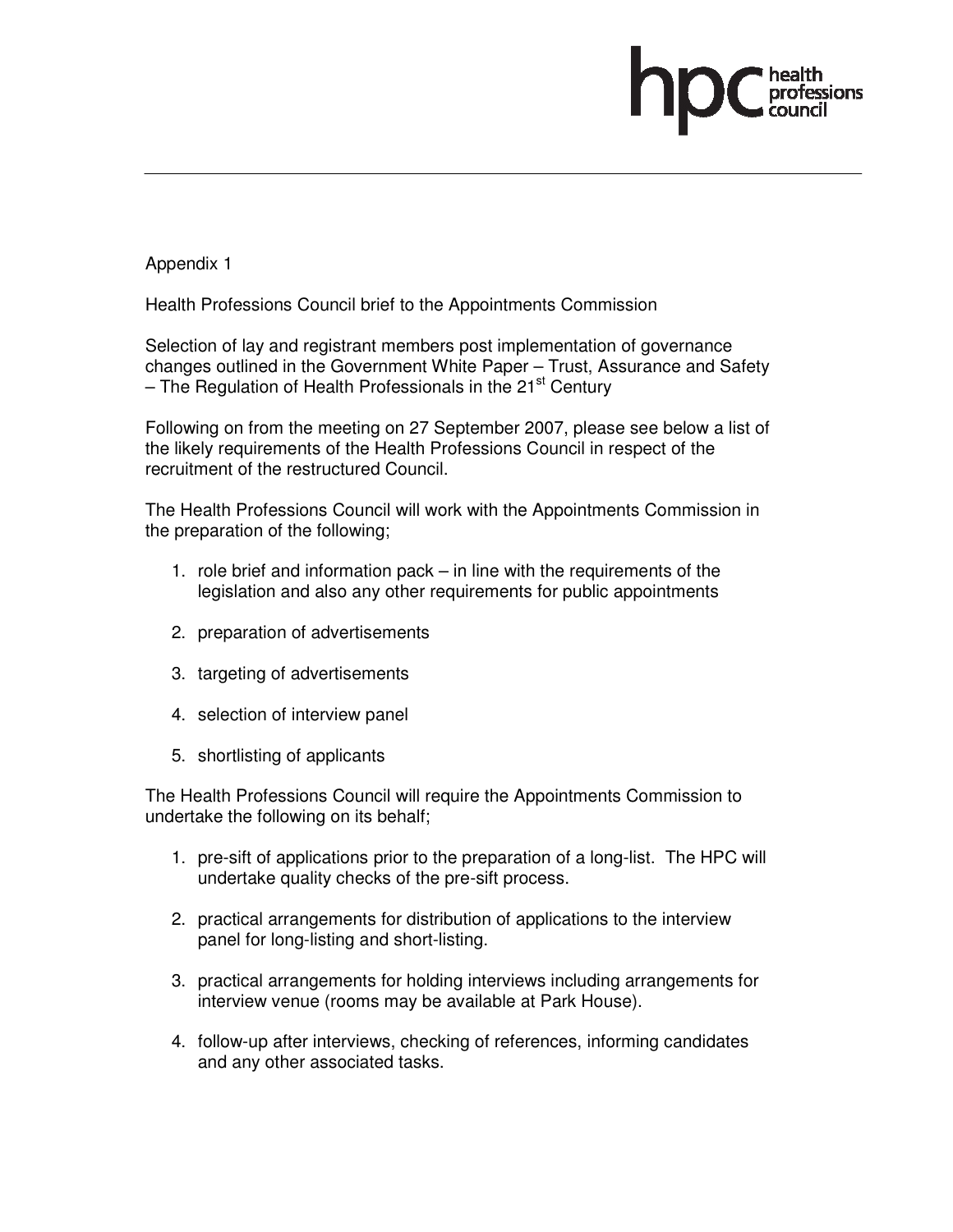# Information required from Appointments Commission

# **Costs**

The HPC will require a breakdown of how much each appointment is likely to cost. If the HPC undertake a number of appointments at the same time the cost per appointment is likely to be less. A breakdown of advertisement, shortlisting and interview costs will be required

# **Advertising**

Ensuring that we have an adequate number of applicants from minority and home country groups is important to HPC. We must target minority groups and also potential members in Scotland, Wales and Northern Ireland. With this in mind the HPC is being proactive in talking to stakeholders via Listening Events and publications thereby encouraging those outside HPC to think about applying.

As discussed we will use advertising to target minority and home country groups. We would like examples of publications currently used to target these groups and also any statistics you have regarding the readership of these publications?

It would also be useful if you could let us have details of any other targeting methods you have used.

# **Indicative timetable for recruitment**

We should be grateful if you could let us have an indicative timetable of how long the recruitment process is likely to take from start to finish.

# **Shortlisting**

You mentioned that applications forms could be pre-sifted by the Appointments Commission. What does this process entail? How can HPC as an organisation quality check this process?

As indicated the President and the other panel members will select the shortlist for interview after the long-list process has been completed by the Appointments Commission.

# **Selection methods**

In order to assess all the criteria needed for membership of Council the HPC may consider using other selection methods in addition to one to one interviews, as part of the recruitment process. Please could you let us have examples of

| Date       | Ver. | Dept/Cmte  | Doc Type   | Title<br>-                         | <b>Status</b> | Int. Aud. |
|------------|------|------------|------------|------------------------------------|---------------|-----------|
| 2007-11-26 | a    | <b>SEC</b> | <b>AGD</b> | Appendix1futuregovernanceofcouncil | Draft         | Public    |
|            |      |            |            |                                    | DD: None      | RD: None  |